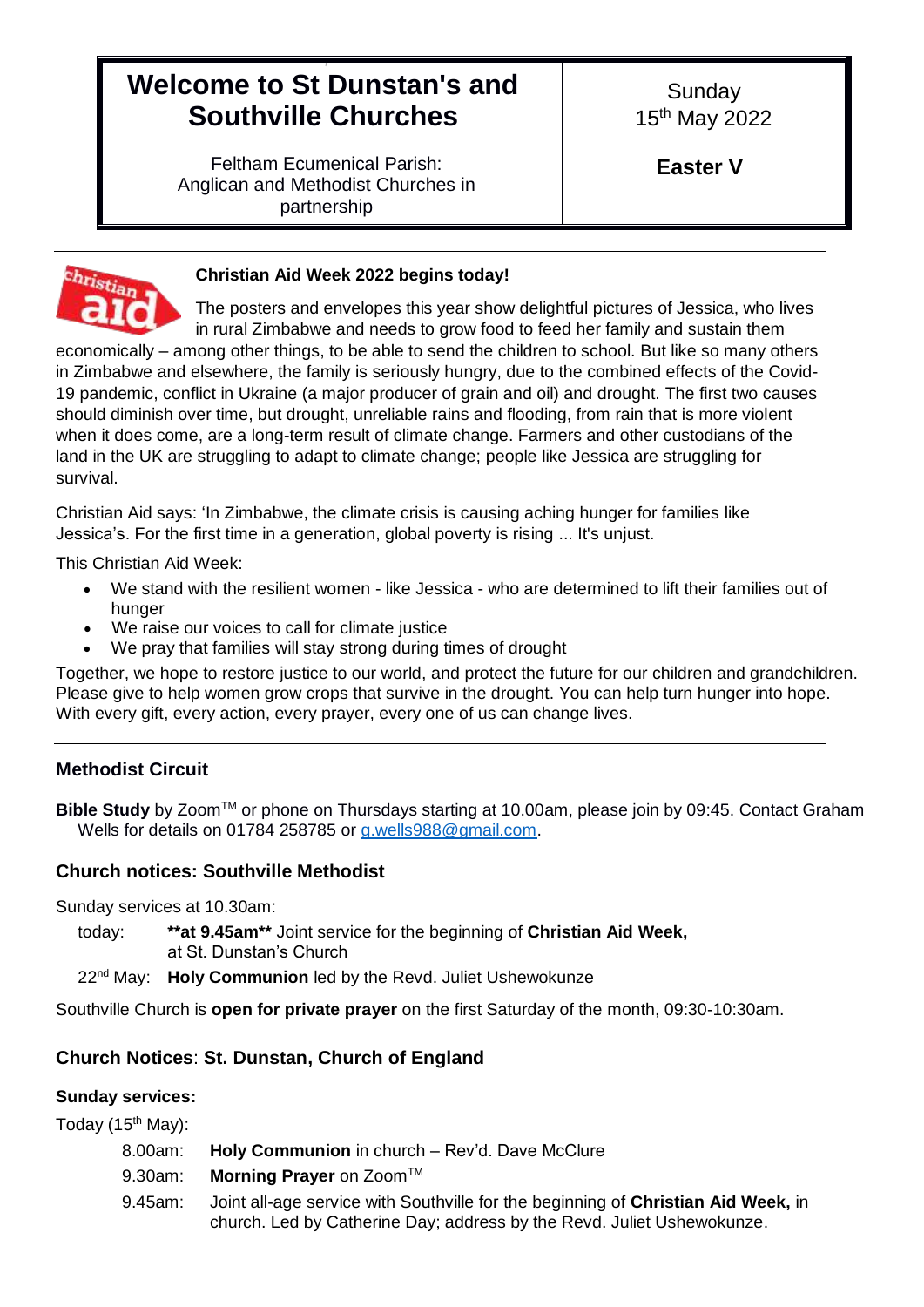next Sunday and thereafter:

9.30am: **Morning Prayer** on Zoom™

9.45am: **Holy Communion** in church

#### **Wednesdays:**

10.00am: **Holy Communion** in Church (NOT this week i.e. 18<sup>th</sup> May)

### **Regular events**

Every Monday 10.00am to 12 noon (except Bank Holidays): the **Monday drop-in** in the Church Centre. **This week** those attending will be invited to pay £3, if they are able, to raise money for Christian Aid. That charge will pay for drinks, cake, a raffle ticket (with a prize every time), entry to a quiz and a chance to guess the weight of a cake. A bargain!! All are welcome, whether just dropping in for a short time or staying for two hours.

**Junior church** is normally held on the first Sunday of the month at 9.45am in the Church Centre. **Next meeting will be 12<sup>th</sup> June**, due to Jubilee weekend, and then 3<sup>rd</sup> July.

The date of the next fortnightly **Bible study on ZoomTM** will next meet on Monday 23rd May at 8.00pm

Second Thursday of the month, 2.00-4.00pm: **WOT group** (Women on Thursdays) meet in the Church Centre. Next meeting will be 9<sup>th</sup> June.

*Please continue to look after and protect each other when attending our services and events: do not attend with COVID-19 or symptoms.*

## Christian Aid Week 2022 (15<sup>th</sup>-21<sup>st</sup> May)



Sunday 15th May 9.45am: **Christian Aid service** at St. Dunstan's. A family service, not including Holy Communion.

Monday 16<sup>th</sup> May 10.00am-12 noon: the Monday drop-in (in the Church Centre) will include **drinks**, **cake**, a **raffle ticket (with a prize every time)**, entry to a **quiz** and a chance to **guess the weight of a cake**. All for a charge of £3 for Christian Aid!! Everyone is welcome, whether just dropping in for a short time or staying for two hours.

Saturday 21<sup>st</sup> May 10am-12noon.: **Big Brekkie!** at Southville. Want to change the world over breakfast? Then come and tuck in at our Big Brekkie! We will be serving delicious breakfast baps, fairly traded coffee & tea alongside a raffle and a quiz, all to raise funds for Christian Aid.

If you want to book to ensure a seat please ring Marilyn Woodley on 07958 737094, otherwise just turn up on the day.

*Please note:* There is an e-envelope for the Ecumenical Parish: [https://envelope.christianaid.org.uk/envelope/st-dunstans-church-feltham?channel=status.](https://envelope.christianaid.org.uk/envelope/st-dunstans-church-feltham?channel=status) This means that your donation goes straight to Christian Aid (with Gift Aid if you are a tax-payer); but the amount will be added to the total raised by St. Dunstan's and Southville.

- alternatively, paper Christian Aid envelopes will be available at the Christian Aid service (see above) and at events thereafter.

## **People**

We are sorry to hear that **Brenda Cook** has suffered a fall while staying with her daughter. It appears that she has damaged her knee and is currently in hospital in Warwick.

## **Roles to be filled**

Following the St. Dunstan's Annual Meeting, we can confirm that Duncan Forsyth has been re-elected as Churchwarden and we have no second warden. John Mockett and Ken Deane have finished their terms on the Council (PCC) and have been replaced by Alan Rice and Shelagh Lagden. Two places remain vacant.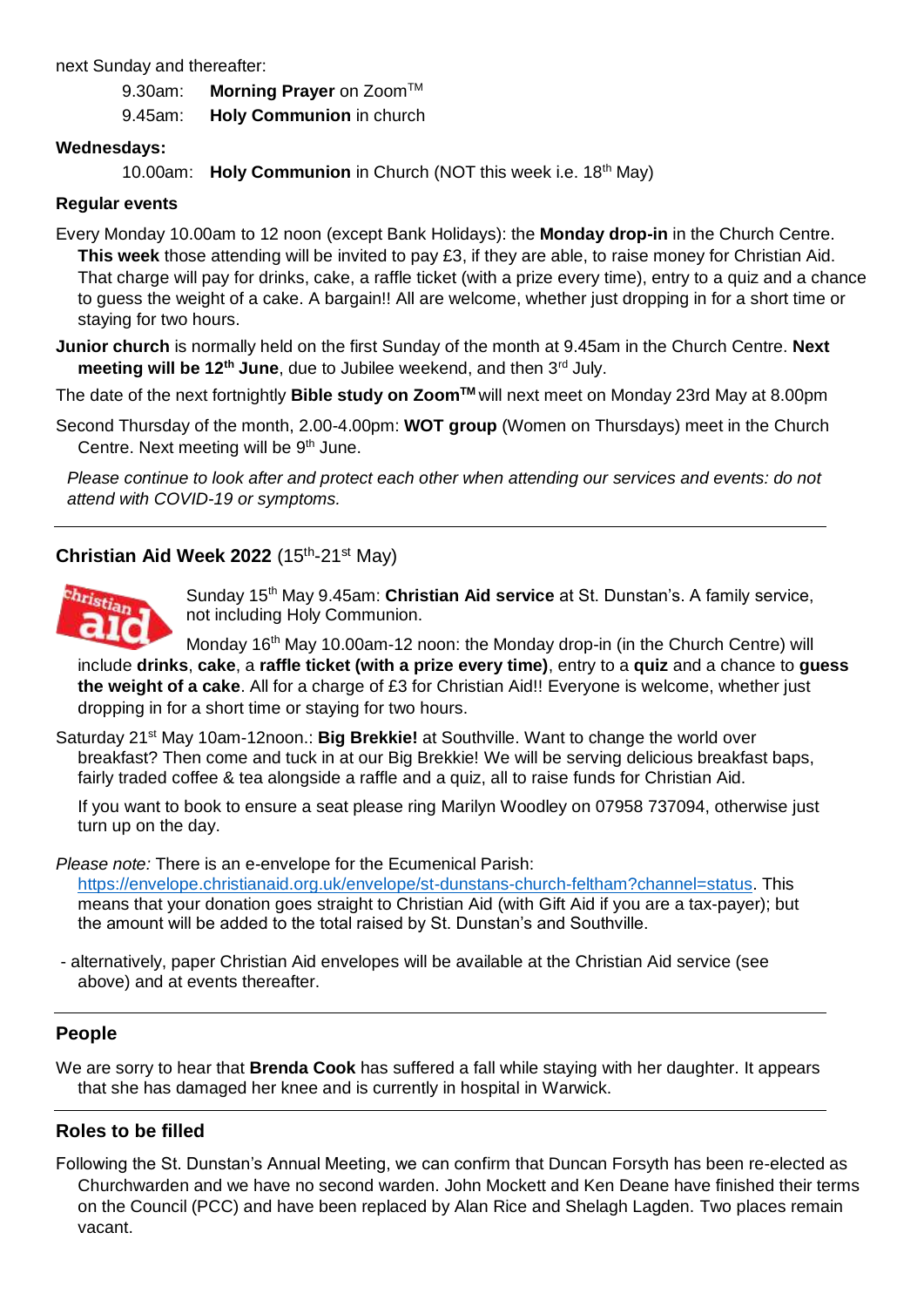Do you have an interest in inter-faith exchange? If so you might consider taking over the role of Secretary to **Hounslow Friends of Faith**, a much-valued local group. The role involves scheduling committee meetings every two months and taking minutes, plus circulating emails about future events to the mailing list. For further information, contact Barbara McIntivey on [info@hounslowfriendsoffaith.org](mailto:info@hounslowfriendsoffaith.org) or 07928 345959.

## **Dates for your diary**

- May & June: Feltham Arts Festival 2022 see [www.felthamarts.org.](http://www.felthamarts.org/) 'Something for everyone' Copies of the programme are at the back of the Church.
- Wednesday 18<sup>th</sup> May: there will be no midweek service this week at St. Dunstan's
- Saturday 21st May 2.30pm for 3pm: Local History Group talk by Alan Rice, entitled **An Enumerator Calls**. In St. Dunstan's Church, accompanied by displays and refreshments. All welcome; permission to use the car park of the Three Horseshoes pub has been kindly granted for this
- Thursday 26th May 8.00pm: **Ascension Day service** at St Dunstan's.
- Thursday 26<sup>th</sup> May 9.00pm on Feltham Green you are invited to join 'Bowdown' prayer for our local communities. 15 minutes prayer and at the end raise a torch or mobile phone to declare that Jesus is the light of the world! Organised by Riverside Vineyard Church
- 26<sup>th</sup> May 5<sup>th</sup> June: "**Thy Kingdom Come**", we are invited to join this global prayer movement which runs from Ascension Day to Pentecost. The prayer booklet will be included in our mailing as an attachment next week.
- Sunday 5th June **Platinum Jubilee 'Big lunch'** in the church centre garden (or inside if wet). Please do sign up at back of church or email the parish office or ring Gary on Wednesday or Friday mornings at the parish office if coming, to give an idea for catering. A social event for the Queen's Jubilee. – all welcome. Craft activities for children.
- Sunday 5<sup>th</sup> June from 7:30pm, "Brian Houston Live" at St. John the Baptist Church, Isleworth, TW2 6NY. A Christian singer/songwriter from Belfast who performs blues, folk and Celtic worship. The Revd Sergiy Diduk will also share about the situation in Ukraine and raise awareness and funds for causes that support Ukrainian refuges.
- Sundav 19<sup>th</sup> June 3pm at Woodthorpe Methodist Church, Edinburgh Drive, Laleham, farewell **service for Revd Juliet Ushewokunze.**
- Tuesday 12th July: Farewell service for **Bishop Graham** at St Paul's Hammersmith at 7:30pm, followed by drinks and cake.

**Feltham Food Bank**: just a reminder that St. Dunstan's supports the Food Bank, with donations of non-perishable food (in the box at the back of church) or money (see [https://felthamfoodbank.org/donations/,](https://felthamfoodbank.org/donations/) or via Ian or Rachel Stuchbury). It's a registered charity, run by hard-working volunteers, and serves many people and families who are in need of food.

| <b>Southville Methodist</b> | Tachbrook Road, Feltham TW14 9NU<br>Website: www.southvillemethodistchurch.org.uk<br>Email address: contact-us@southvillemethodistchurch.org.uk<br>Minister: Rev.Juliet.Ushewokunze (0208 890 2783)<br>Email: rev.juliet.ushewokunze@sfmc.org.uk |
|-----------------------------|--------------------------------------------------------------------------------------------------------------------------------------------------------------------------------------------------------------------------------------------------|
| St. Dunstan (C of E)        | St. Dunstan's Road, Feltham TW13 4JY<br>Minister: Rev. Anne Dollery (020 8890 8347)<br>Email: AnneDollery@yahoo.co.uk                                                                                                                            |
|                             | C of E Parish office 39 St. Dunstan's Road, Feltham TW13 4JY<br>(visitors by appointment only) Tel: 020 8890 2011<br>Email: admin@stdunstansfeltham.org.uk<br>Tel: 020 8890 2011<br>Website: www.stdunstansfeltham.org.uk                        |